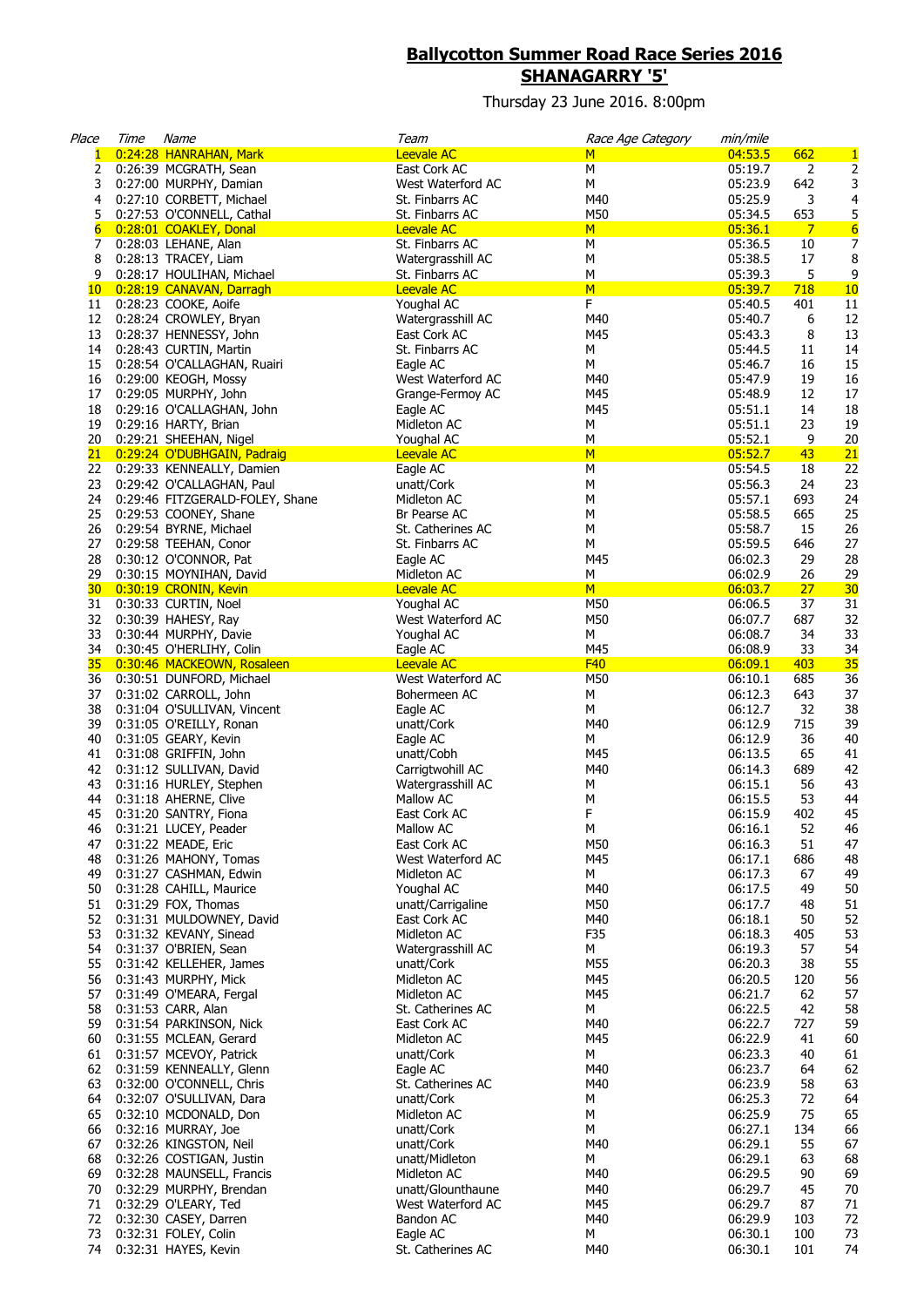| 75         | 0:32:33 O'LEARY, Kevin                                    | unatt/Mogeely                             | М          | 06:30.5            | 150        | 75         |
|------------|-----------------------------------------------------------|-------------------------------------------|------------|--------------------|------------|------------|
| 76         | 0:32:34 FENTON, Maeve                                     | Dooneen AC                                | F          | 06:30.7            | 626        | 76         |
| 77         | 0:32:35 WILLIS, Ian                                       | Watergrasshill AC                         | М          | 06:30.9            | 59         | 77         |
| 78         | 0:32:36 KEANE, Sean                                       | Midleton AC                               | М          | 06:31.1            | 321        | 78         |
| 79<br>80   | 0:32:36 MCCARTHY, Christopher<br>0:32:37 CRONIN, Denis    | Midleton AC<br>Mallow AC                  | М<br>M50   | 06:31.1<br>06:31.3 | 76<br>95   | 79<br>80   |
| 81         | 0:32:38 O'BRIEN, Damien                                   | Watergrasshill AC                         | M40        | 06:31.5            | 717        | 81         |
| 82         | 0:32:41 POMPHRETT, Eoin                                   | Aghada RC                                 | M40        | 06:32.1            | 66         | 82         |
| 83         | 0:32:45 GEARY, Trevor                                     | unatt/Fermoy                              | М          | 06:32.9            | 690        | 83         |
| 84         | 0:32:46 AHERN, Derek                                      | Midleton AC                               | М          | 06:33.1            | 85         | 84         |
| 85         | 0:32:47 O'SULLIVAN, Sean                                  | Midleton AC                               | M45        | 06:33.3            | 675        | 85         |
| 86         | 0:32:50 BRISTOW, Chris                                    | unatt/Cork                                | М          | 06:33.9            | 80         | 86         |
| 87         | 0:32:56 MCGRATH, Brendan                                  | <b>Ballintotis Fit4Life</b>               | M45        | 06:35.1            | 105        | 87         |
| 88         | 0:32:57 CRONIN, Tim                                       | unatt/Midleton                            | M40        | 06:35.3            | 83         | 88         |
| 89         | 0:32:58 RYAN, Des                                         | unatt/Midleton                            | M40        | 06:35.5            | 116        | 89         |
| 90         | 0:32:59 CROWLEY, Stephen                                  | unatt/Ballycotton                         | M          | 06:35.7            | 84         | 90         |
| 91<br>92   | 0:33:00 WALSH, Derek                                      | Watergrasshill AC<br>Midleton AC          | M40        | 06:35.9<br>06:36.1 | 728<br>54  | 91<br>92   |
| 93         | 0:33:01 DORGAN, Declan<br>0:33:02 MCCARTHY, Denis         | East Cork AC                              | М<br>M50   | 06:36.3            | 77         | 93         |
| 94         | 0:33:03 O'S-HOURIHAN, Zach                                | <b>Leevale AC</b>                         | <b>MJ</b>  | 06:36.5            | 86         | 94         |
| 95         | 0:33:03 DESMOND, John                                     | Eagle AC                                  | M50        | 06:36.5            | 117        | 95         |
| 96         | 0:33:08 CONDON, Trevor                                    | Midleton AC                               | М          | 06:37.5            | 81         | 96         |
| 97         | 0:33:09 POMPHRETT, Paul                                   | Aghada RC                                 | М          | 06:37.7            | 655        | 97         |
| 98         | 0:33:10 HARTNETT, Tommy                                   | East Cork AC                              | M55        | 06:37.9            | 119        | 98         |
| 99         | 0:33:11 WALSH, Mark                                       | Midleton AC                               | M55        | 06:38.1            | 98         | 99         |
| 100        | 0:33:12 MURPHY, Liam                                      | Mallow AC                                 | M40        | 06:38.3            | 109        | 100        |
| 101        | 0:33:13 TIERNEY, Conor                                    | East Cork AC                              | М          | 06:38.5            | 68         | 101        |
| 102        | 0:33:16 DOWDALL, Kris                                     | Midleton AC                               | M40        | 06:39.1            | 89         | 102        |
| 103<br>104 | 0:33:16 CASHMAN, John<br>0:33:18 O'ROURKE, Orla           | Midleton AC                               | M50<br>F50 | 06:39.1<br>06:39.5 | 94<br>406  | 103<br>104 |
| 105        | 0:33:20 O'CONNELL, Fiachra                                | Ballymore-Cobh AC<br>St. Finbarrs AC      | MJ         | 06:39.9            | 654        | 105        |
| 106        | 0:33:23 KELLEHER, Mark                                    | Togher AC                                 | М          | 06:40.5            | 113        | 106        |
| 107        | 0:33:24 COLLINS, Brendan                                  | St. Nicholas AC                           | М          | 06:40.7            | 110        | 107        |
| 108        | 0:33:25 COLLINS, Trevor                                   | Naas AC                                   | M40        | 06:40.9            | 61         | 108        |
| 109        | 0:33:27 O'REGAN, Eddie                                    | Youghal AC                                | M55        | 06:41.3            | 136        | 109        |
| 110        | 0:33:30 HENNESSY, John                                    | unatt/Ballymacoda                         | М          | 06:41.9            | 99         | 110        |
| 111        | 0:33:31 YELVERTON, David                                  | Watergrasshill AC                         | М          | 06:42.1            | 88         | 111        |
| 112        | 0:33:32 BARRY, David                                      | unatt/Lisgoold                            | M40        | 06:42.3            | 121        | 112        |
| 113        | 0:33:33 MOLONEY, David                                    | Midleton AC                               | М          | 06:42.5            | 108        | 113        |
|            | 114 0:33:35 MURRAY, Donal                                 | unatt/Cork                                | М          | 06:42.9            | 104        | 114        |
| 115        | 0:33:37 KINNANE, Edmond                                   | St. Nicholas AC                           | M45        | 06:43.3            | 651        | 115        |
| 116        | 0:33:38 GILROY, Helen                                     | Midleton AC                               | F50        | 06:43.5            | 407        | 116        |
| 117<br>118 | 0:33:39 ISLEY, Ron<br>0:33:41 BUCKLEY, Aidan              | unatt/Youghal<br>Mallow AC                | M55<br>M40 | 06:43.7<br>06:44.1 | 114<br>102 | 117<br>118 |
| 119        | 0:33:43 HARTE, Matt                                       | Ballintotis Fit4Life                      | M45        | 06:44.5            | 674        | 119        |
| 120        | 0:33:46 CAREW, TJ                                         | <b>Ballintotis Fit4Life</b>               | М          | 06:45.1            | 96         | 120        |
|            | 121 0:33:47 RYAN, Thomas                                  | unatt/Cloyne                              | ${\sf M}$  | 06:45.3            | 180        | 121        |
| 122        | 0:34:00 ARCHER, Anthony                                   | unatt/Ballycotton                         | М          | 06:47.9            | 141        | 122        |
| 123        | 0:34:06 BUCKLEY, Niall                                    | unatt/Carrigaline                         | M40        | 06:49.1            | 144        | 123        |
| 124        | 0:34:07 BENNETT, Eoin                                     | unatt/Lismore                             | М          | 06:49.3            | 746        | 124        |
| 125        | 0:34:07 RYAN, Stephen                                     | Ballymore-Cobh AC                         | M45        | 06:49.3            | 124        | 125        |
| 126        | 0:34:09 EARLY, Noel                                       | unatt/Ballynoe                            | М          | 06:49.7            | 656        | 126        |
| 127        | 0:34:10 O'CONNOR, Ali                                     | St. Finbarrs AC                           | F.         | 06:49.9            | 663        | 127        |
| 128        | 0:34:12 GALLAGHER, Dermot                                 | unatt/Cork                                | M40        | 06:50.3            | 127        | 128        |
| 129<br>130 | 0:34:12 HORNIBROOK, Aaron<br>0:34:15 GRIFFIN, Ciaran      | unatt/Glanmire<br>unatt/Cobh              | М<br>MJ    | 06:50.3<br>06:50.9 | 154<br>187 | 129<br>130 |
| 131        | 0:34:16 BARRON, Declan                                    | Youghal AC                                | М          | 06:51.1            | 677        | 131        |
| 132        | 0:34:17 O'NEILL, Eadaoin                                  | East Cork AC                              | F          | 06:51.3            | 409        | 132        |
| 133        | 0:34:19 WHITE, Philip                                     | unatt/Fota                                | М          | 06:51.7            | 143        | 133        |
| 134        | 0:34:20 O'DONOVAN, Shane                                  | unatt/Cork                                | М          | 06:51.9            | 707        | 134        |
| 135        | 0:34:22 O'LEARY, Martin                                   | Eagle AC                                  | М          | 06:52.3            | 107        | 135        |
| 136        | 0:34:26 MULCAHY, John                                     | St. Catherines AC                         | М          | 06:53.1            | 142        | 136        |
| 137        | 0:34:28 DOWNEY, Eilish                                    | <b>Ballintotis Fit4Life</b>               | F40        | 06:53.5            | 410        | 137        |
| 138        | 0:34:33 BERRY, Nigel                                      | unatt/Cloyne                              | М          | 06:54.5            | 132        | 138        |
| 139        | 0:34:36 KENNEALLY, Trevor                                 | unatt/Garryvoe                            | М          | 06:55.1            | 151        | 139        |
| 140        | 0:34:37 MCLEOD, Liam                                      | unatt/Ballycotton                         | М          | 06:55.3            | 184        | 140        |
| 141        | 0:34:40 O'RIORDAN, William                                | St. Brendans AC                           | M60        | 06:55.9            | 684        | 141        |
| 142<br>143 | 0:34:45 O'CALLAGHAN, Anthony<br>0:34:46 O'SULLIVAN, David | Aghada RC<br>Midleton AC                  | М<br>М     | 06:56.9<br>06:57.1 | 208<br>135 | 142<br>143 |
| 144        | 0:34:46 O'BRIEN, Michael                                  | unatt/Midleton                            | М          | 06:57.1            | 647        | 144        |
| 145        | 0:34:48 O'REGAN, Ger                                      | Midleton AC                               | M45        | 06:57.5            | 93         | 145        |
| 146        | 0:34:48 FOY, Ronan                                        | unatt/Cork                                | М          | 06:57.5            | 732        | 146        |
| 147        | 0:34:49 MOTHERWAY, Karen                                  | unatt/Ballinacurra                        | F35        | 06:57.7            | 414        | 147        |
| 148        | 0:34:51 O'DWYER, Barry                                    | Midleton AC                               | M40        | 06:58.1            | 97         | 148        |
| 149        | 0:34:52 BARLASSINA, Luigi                                 | unatt/Cork                                | М          | 06:58.3            | 149        | 149        |
| 150        | 0:34:53 O'RIORDAN, Tom                                    | Ballymore-Cobh AC                         | M40        | 06:58.5            | 123        | 150        |
| 151        | 0:34:56 HALLIHAN, Mike                                    | Midleton AC                               | M45        | 06:59.1            | 147        | 151        |
| 152        | 0:35:06 GARDE, Cyril                                      | <b>Ballintotis Fit4Life</b>               | М          | 07:01.1<br>07:02.1 | 188        | 152        |
| 153<br>154 | 0:35:11 MURPHY, Vincent<br>0:35:15 GUTOWSKI, Bartosz      | unatt/Watergrasshill<br>unatt/Carrigaline | M40<br>М   | 07:02.8            | 165<br>111 | 153<br>154 |
| 155        | 0:35:17 MURPHY, Patrick                                   | unatt/Ladysbridge                         | M40        | 07:03.2            | 162        | 155        |
|            |                                                           |                                           |            |                    |            |            |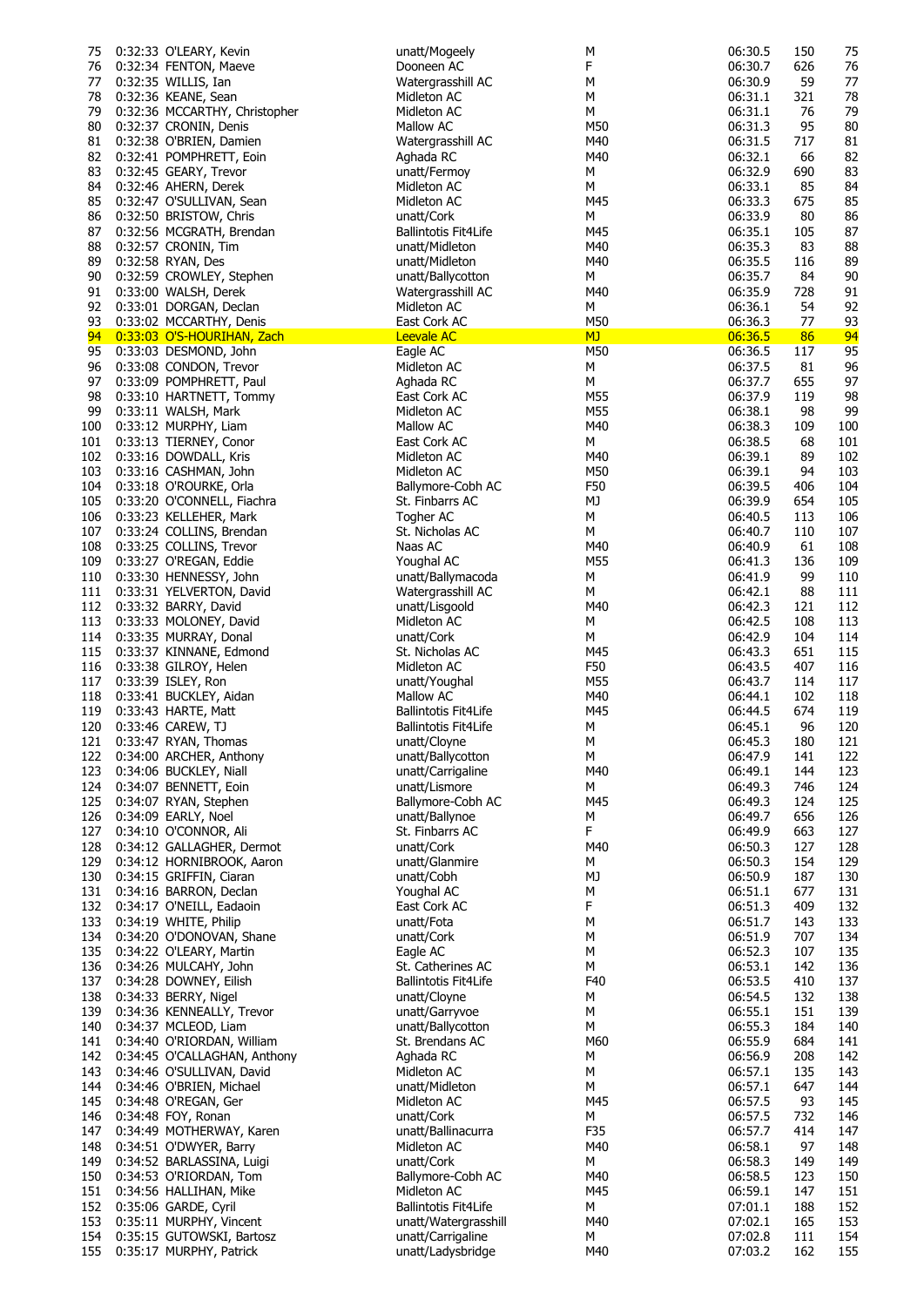| 156 | 0:35:19 NOONAN, Brendan         | unatt/Fermoy                | М   | 07:03.6 | 176 | 156 |
|-----|---------------------------------|-----------------------------|-----|---------|-----|-----|
| 157 | 0:35:22 O'SULLIVAN, Conor       | St. Finbarrs AC             | М   | 07:04.2 | 205 | 157 |
|     |                                 |                             |     |         |     |     |
| 158 | 0:35:23 O'BRIEN, Tom            | Ballintotis Fit4Life        | M50 | 07:04.4 | 118 | 158 |
| 159 | 0:35:23 COLLINS, Lawrence       | East Cork AC                | M40 | 07:04.4 | 737 | 159 |
| 160 | 0:35:23 COLLINS, Tim            | unatt/Shanagarry            | M45 | 07:04.4 | 171 | 160 |
| 161 | 0:35:25 SLIWA, Rabek            | unatt/Blarney               | М   | 07:04.8 | 163 | 161 |
| 162 | 0:35:25 WILLIAMS, Barry         | Midleton AC                 | M50 | 07:04.8 | 148 | 162 |
|     |                                 |                             |     |         |     |     |
| 163 | 0:35:28 LEAHY, Eileen           | Midleton AC                 | F   | 07:05.4 | 411 | 163 |
| 164 | 0:35:30 HOULIHAN, Brigid        | unatt/Cork                  | F   | 07:05.8 | 413 | 164 |
| 165 | 0:35:32 O'REILLY, Mark          | Midleton AC                 | M45 | 07:06.2 | 192 | 165 |
|     | 0:35:35 DELANEY, John           |                             | M45 | 07:06.8 | 641 | 166 |
| 166 |                                 | Grange-Fermoy AC            |     |         |     |     |
| 167 | 0:35:36 MURPHY, Esther          | Midleton AC                 | F40 | 07:07.0 | 412 | 167 |
| 168 | 0:35:37 FOX, Conor              | Donoughmore AC              | M40 | 07:07.2 | 186 | 168 |
| 169 | 0:35:38 FLEMING, Peter          | unatt/Glounthaune           | М   | 07:07.4 | 172 | 169 |
|     |                                 |                             |     | 07:08.0 |     |     |
| 170 | 0:35:41 O'LEARY, Siobhan        | unatt/Cork                  | F40 |         | 420 | 170 |
|     | 171 0:35:43 CORCORAN, Geraldine | Bandon AC                   | F40 | 07:08.4 | 427 | 171 |
| 172 | 0:35:49 HICKEY, Brendan         | St. Catherines AC           | М   | 07:09.6 | 166 | 172 |
| 173 | 0:35:51 MCGRATH, Phil           | East Cork AC                | M65 | 07:10.0 | 156 | 173 |
|     |                                 |                             |     |         |     |     |
| 174 | 0:35:53 LINEHAN, Brian          | unatt/Ballincollig          | M   | 07:10.4 | 175 | 174 |
| 175 | 0:35:58 DVORSKI, Stan           | Midleton AC                 | M40 | 07:11.4 | 240 | 175 |
| 176 | 0:35:59 FLEMING, Shane          | unatt/Ballycotton           | М   | 07:11.6 | 133 | 176 |
| 177 | 0:36:00 O'BRIEN, Peter          | Grange-Fermoy AC            | М   | 07:11.8 | 115 | 177 |
|     |                                 |                             |     |         |     |     |
| 178 | 0:36:01 MULCAHY, Paul           | St. Catherines AC           | M40 | 07:12.0 | 237 | 178 |
| 179 | 0:36:02 KEANE, Patsy            | unatt/Cloyne                | M50 | 07:12.2 | 161 | 179 |
| 180 | 0:36:06 COLEMAN, Dylan          | unatt/Mogeely               | М   | 07:13.0 | 223 | 180 |
| 181 | 0:36:08 NORRIS, Sean            | Aghada RC                   | м   | 07:13.4 | 170 | 181 |
|     |                                 | Youghal AC                  | F50 | 07:14.2 | 415 | 182 |
| 182 | 0:36:12 O'KEEFFE, Mary          |                             |     |         |     |     |
| 183 | 0:36:14 MCCARTHY, David         | Youghal AC                  | M50 | 07:14.6 | 703 | 183 |
| 184 | 0:36:17 BEVAN, Karen            | Eagle AC                    | F35 | 07:15.2 | 418 | 184 |
| 185 | 0:36:18 LEDINGHAM, Dermot       | Youghal AC                  | M50 | 07:15.4 | 634 | 185 |
|     |                                 |                             |     |         |     |     |
| 186 | 0:36:19 GALLAGHER, Mark         | Eagle AC                    | M40 | 07:15.6 | 167 | 186 |
| 187 | 0:36:20 DINEEN, Margo           | St. Finbarrs AC             | F45 | 07:15.8 | 664 | 187 |
| 188 | 0:36:20 HESSION, Patrick        | Carraig na bhFear AC        | M40 | 07:15.8 | 155 | 188 |
| 189 | 0:36:21 POWER, Joe              | unatt/Carrigtwohill         | M60 | 07:16.0 | 722 | 189 |
|     |                                 |                             |     |         |     |     |
| 190 | 0:36:21 O'CONNOR, St John       | St. Nicholas AC             | М   | 07:16.0 | 645 | 190 |
| 191 | 0:36:23 O'RIORDAN, David        | UCC AC                      | М   | 07:16.4 | 209 | 191 |
| 192 | 0:36:24 O'CONNELL, Paul         | St. Catherines AC           | M40 | 07:16.6 | 196 | 192 |
| 193 | 0:36:24 MACGILP, Fraser         | <b>Ballintotis Fit4Life</b> | M50 | 07:16.6 | 164 | 193 |
|     |                                 |                             |     |         |     |     |
| 194 | 0:36:25 MOHALLY, Dave           | unatt/Shanagarry            | M40 | 07:16.8 | 398 | 194 |
| 195 | 0:36:26 BUCKLEY, Patrick        | Mallow AC                   | М   | 07:17.0 | 182 | 195 |
| 196 | 0:36:27 O'SULLIVAN, Paddy       | unatt/Cloyne                | M60 | 07:17.2 | 158 | 196 |
|     |                                 |                             |     |         |     |     |
| 197 | 0:36:28 MCEVOY, Rebecca         | St. Finbarrs AC             | F.  | 07:17.4 | 422 | 197 |
| 198 | 0:36:30 MURPHY, Arthur          | unatt/Ballinacurra          | M40 | 07:17.8 | 185 | 198 |
| 199 | 0:36:32 KEARNEY, Paul           | Aghada RC                   | М   | 07:18.2 | 204 | 199 |
| 200 | 0:36:32 O'SULLIVAN, Tony        | Ballymore-Cobh AC           | M45 | 07:18.2 | 632 | 200 |
|     |                                 |                             |     |         |     |     |
| 201 | 0:36:33 WATERMAN, Jon           | unatt/Midleton              | М   | 07:18.4 | 681 | 201 |
| 202 | 0:36:34 LARKIN, Brian           | unatt/Aghada                | M40 | 07:18.6 | 227 | 202 |
| 203 | 0:36:34 CRONIN, Mark            | unatt/Midleton              | М   | 07:18.6 | 216 | 203 |
|     | 204 0:36:35 MURRAY, Don         | Aghada RC                   | M45 | 07:18.8 | 138 | 204 |
|     |                                 |                             |     |         |     |     |
|     | 205 0:36:35 GILMAN, Marie       | Midleton AC                 | F50 | 07:18.8 | 432 | 205 |
| 206 | 0:36:36 MURPHY, Stephen         | unatt/Midleton              | М   | 07:19.0 | 730 | 206 |
| 207 | 0:36:39 FLYNN, John             | Mallow AC                   | M50 | 07:19.6 | 635 | 207 |
| 208 | 0:36:41 KELLY, Chris            | Aghada RC                   | М   | 07:20.0 | 660 | 208 |
|     |                                 |                             |     |         |     |     |
| 209 | 0:36:43 HICKEY, Killian         | unatt/Ballincollig          | М   | 07:20.4 | 629 | 209 |
| 210 | 0:36:48 O'SHEA, Colm            | unatt/Ballinacurra          | M45 | 07:21.4 | 193 | 210 |
| 211 | 0:36:50 BULMAN, George          | Youghal AC                  | M55 | 07:21.8 | 211 | 211 |
| 212 | 0:36:51 O'DONNELL, Claire       | unatt/Cork                  | F.  | 07:22.0 | 435 | 212 |
|     |                                 |                             |     |         |     |     |
| 213 | 0:36:53 MURPHY, Linda           | Grange-Fermoy AC            | F40 | 07:22.4 | 638 | 213 |
| 214 | 0:36:55 TUCKER, David           | Carrigaline RR AC           | M45 | 07:22.8 | 195 | 214 |
| 215 | 0:36:58 AHERNE, Stephen         | unatt/Cloyne                | М   | 07:23.4 | 301 | 215 |
| 216 | 0:37:02 HOLLAND, Siobhan        | unatt/Waterfall             | F40 | 07:24.2 | 425 | 216 |
|     |                                 |                             |     |         |     |     |
| 217 | 0:37:06 MENTON, Billy           | unatt/Cork                  | M60 | 07:25.0 | 221 | 217 |
| 218 | 0:37:06 DUNLEA, Patrick         | unatt/Saleen                | М   | 07:25.0 | 241 | 218 |
| 219 | 0:37:08 BARRY, Louise           | Midleton AC                 | F35 | 07:25.4 | 417 | 219 |
|     |                                 |                             |     |         | 203 |     |
| 220 | 0:37:09 ALLEN, Denis            | unatt/Carrigaline           | M50 | 07:25.6 |     | 220 |
| 221 | 0:37:11 KELLY, Josh             | Ballymore-Cobh AC           | МJ  | 07:26.0 | 242 | 221 |
| 222 | 0:37:12 BRADY, Marie-Therese    | unatt/Cork                  | F40 | 07:26.2 | 430 | 222 |
| 223 | 0:37:13 KIRWAN, Ita             | Eagle AC                    | F45 | 07:26.4 | 445 | 223 |
|     |                                 |                             |     |         |     |     |
| 224 | 0:37:14 DAVIES, Simon           | <b>Ballintotis Fit4Life</b> | M40 | 07:26.6 | 174 | 224 |
| 225 | 0:37:17 O'BRIEN, Donal          | St. Nicholas AC             | M60 | 07:27.2 | 644 | 225 |
| 226 | 0:37:18 HURSON, Alan            | Watergrasshill AC           | М   | 07:27.4 | 217 | 226 |
| 227 | 0:37:19 WALSH, Pat              | unatt/Midleton              | M50 | 07:27.6 | 226 | 227 |
|     |                                 |                             |     |         |     |     |
| 228 | 0:37:20 O'FLYNN, Danielle       | unatt/Blarney               | F.  | 07:27.8 | 431 | 228 |
| 229 | 0:37:23 O'DONOGHUE, Donal       | unatt/Little Island         | M45 | 07:28.4 | 153 | 229 |
| 230 | 0:37:24 GEARY, Ann              | Midleton AC                 | F35 | 07:28.6 | 659 | 230 |
| 231 | 0:37:28 TWOMEY, Owen            | unatt/Cork                  | М   | 07:29.4 | 201 | 231 |
|     |                                 |                             |     |         |     |     |
| 232 | 0:37:30 MCNULTY, Ailise         | St. Finbarrs AC             | F35 | 07:29.8 | 433 | 232 |
| 233 | 0:37:31 OWENS, PJ               | unatt/Midleton              | M45 | 07:30.0 | 343 | 233 |
| 234 | 0:37:32 MURRAY, Tony            | unatt/Cloyne                | M40 | 07:30.2 | 222 | 234 |
|     | 235 0:37:33 FITZGERALD, Barry   | unatt/Ladysbridge           | М   | 07:30.4 | 271 | 235 |
|     | 0:37:35 CALLAN, Pauline         | Bandon AC                   | F40 | 07:30.8 | 459 | 236 |
| 236 |                                 |                             |     |         |     |     |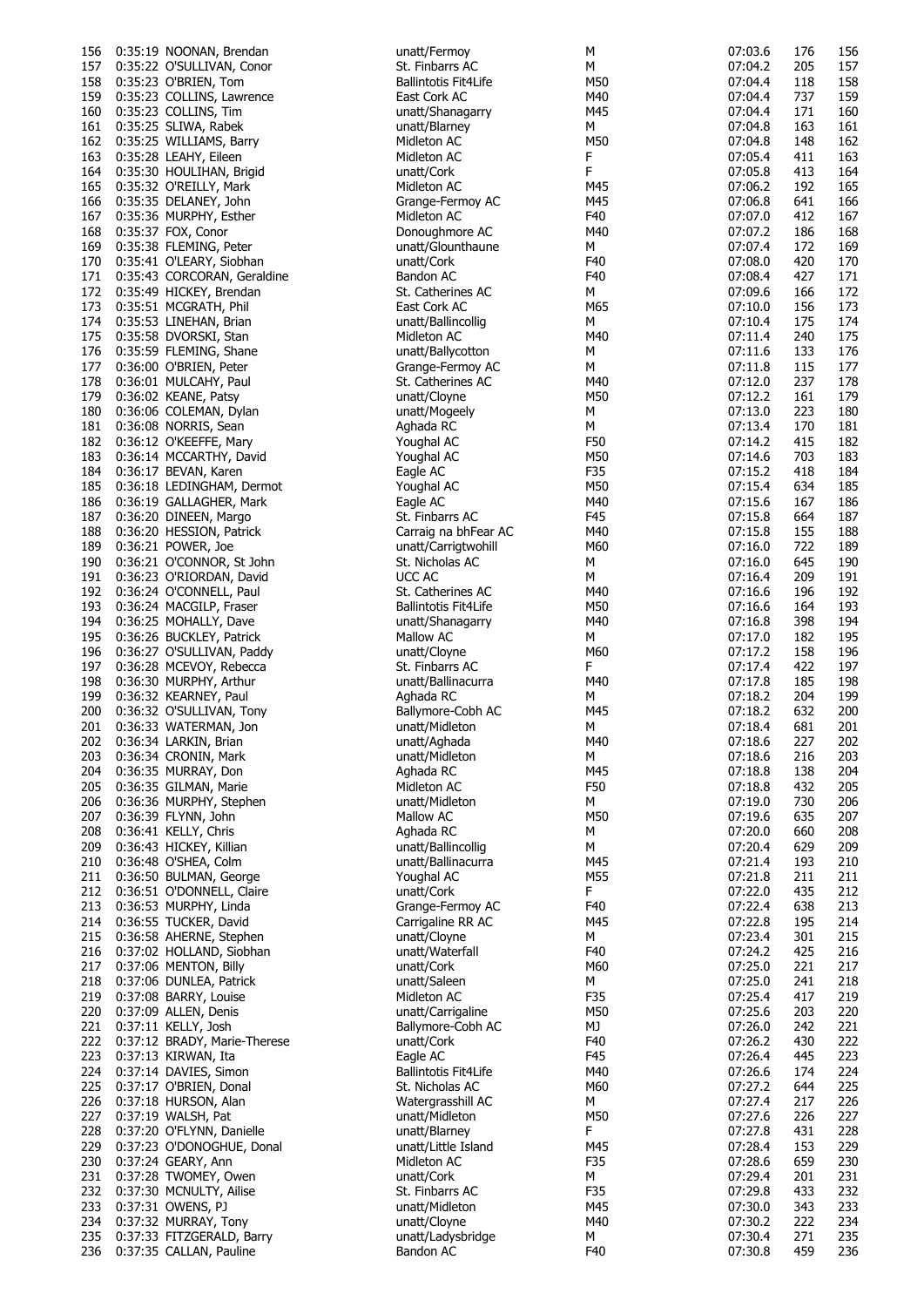| 237        | 0:37:36 LYNCH, Cathal                                | unatt/Ballymacoda                              | M45        | 07:31.0            | 236        | 237        |
|------------|------------------------------------------------------|------------------------------------------------|------------|--------------------|------------|------------|
|            |                                                      |                                                |            |                    |            |            |
| 238        | 0:37:37 O'RIORDAN, Sean                              | unatt/Midleton                                 | M45        | 07:31.2            | 272        | 238        |
| 239        | 0:37:38 FORREST, Michelle                            | <b>Ballintotis Fit4Life</b>                    | F40        | 07:31.4            | 428        | 239        |
| 240        | 0:37:43 COONEY, Sean                                 | unatt/Carrigtwohill                            | M45        | 07:32.4            | 218        | 240        |
|            |                                                      |                                                |            |                    |            |            |
| 241        | 0:37:48 MCKENNA, Maura                               | unatt/Buttevant                                | F35        | 07:33.4            | 438        | 241        |
| 242        | 0:37:52 O'FARRELL, Andrew                            | Eagle AC                                       | M60        | 07:34.2            | 177        | 242        |
| 243        | 0:37:53 MORAN, Kevin                                 | Midleton AC                                    | M45        | 07:34.4            | 230        | 243        |
|            |                                                      |                                                |            |                    |            |            |
| 244        | 0:37:54 O'RIORDAN, Joe                               | Watergrasshill AC                              | M50        | 07:34.6            | 266        | 244        |
| 245        | 0:37:55 CAHILL, Paul                                 | unatt/Cloyne                                   | M45        | 07:34.8            | 719        | 245        |
|            |                                                      |                                                |            |                    |            |            |
| 246        | 0:37:56 AHERN, Eddie                                 | unatt/Buttevant                                | М          | 07:35.0            | 183        | 246        |
| 247        | 0:37:56 FOLEY, Alan                                  | Watergrasshill AC                              | M45        | 07:35.0            | 220        | 247        |
| 248        | 0:37:57 CURTIN, Kieran                               | Eagle AC                                       | М          | 07:35.2            | 200        | 248        |
|            |                                                      |                                                |            |                    |            |            |
| 249        | 0:37:57 CLANCY, Catherine                            | St. Catherines AC                              | F45        | 07:35.2            | 440        | 249        |
| 250        | 0:37:58 YELVERTON, Thomas                            | unatt/Cork                                     | M40        | 07:35.4            | 281        | 250        |
| 251        | 0:37:58 MURPHY, Elaine                               | unatt/Glounthaune                              | F          | 07:35.4            | 667        | 251        |
|            |                                                      |                                                |            |                    |            |            |
| 252        | 0:37:59 HORGAN, Noel                                 | <b>Ballintotis Fit4Life</b>                    | М          | 07:35.6            | 181        | 252        |
| 253        | 0:38:00 HEALY, Martin                                | unatt/Carrigtwohill                            | М          | 07:35.8            | 257        | 253        |
| 254        | 0:38:00 GRIFFIN, Edward                              | unatt/Cloyne                                   | M40        | 07:35.8            | 202        | 254        |
|            |                                                      |                                                |            |                    |            |            |
| 255        | 0:38:04 MOYNIHAN, Jim                                | unatt/Cloyne                                   | M40        | 07:36.6            | 239        | 255        |
| 256        | 0:38:04 FAGAN, Shauna                                | unatt/Cork                                     | F          | 07:36.6            | 467        | 256        |
| 257        | 0:38:10 COTTER, Gillian                              | St. Finbarrs AC                                | F40        | 07:37.8            | 423        | 257        |
|            |                                                      |                                                |            |                    |            |            |
| 258        | 0:38:10 BUCKLEY, Tim-Joe                             | Donoughmore AC                                 | M65        | 07:37.8            | 680        | 258        |
| 259        | 0:38:11 MADDEN, Ronan                                | unatt/Cork                                     | M40        | 07:38.0            | 248        | 259        |
| 260        | 0:38:11 DURITY, Natasha                              | Ballymore-Cobh AC                              | F40        | 07:38.0            | 444        | 260        |
|            |                                                      |                                                |            |                    |            |            |
| 261        | 0:38:13 O'MEARA, Tom                                 | unatt/Ballinacurra                             | М          | 07:38.4            | 738        | 261        |
| 262        | 0:38:13 SHEEHAN, Colm                                | unatt/Blarney                                  | М          | 07:38.4            | 298        | 262        |
| 263        | 0:38:20 COGAN, Denis                                 | unatt/Cork                                     | M40        | 07:39.8            | 627        | 263        |
|            |                                                      |                                                |            |                    |            |            |
| 264        | 0:38:25 BARRY, Frances                               | St. Catherines AC                              | F40        | 07:40.8            | 457        | 264        |
| 265        | 0:38:26 FLYNN, Maria                                 | Mallow AC                                      | F35        | 07:41.0            | 442        | 265        |
| 266        | 0:38:26 MURTAGH, Laurence                            | unatt/Cork                                     | M45        | 07:41.0            | 251        | 266        |
|            |                                                      |                                                |            |                    |            |            |
| 267        | 0:38:27 HOLLAND, John                                | Mallow AC                                      | M65        | 07:41.2            | 247        | 267        |
| 268        | 0:38:28 KENNEDY, Yvonne                              | Midleton AC                                    | F35        | 07:41.4            | 466        | 268        |
| 269        | 0:38:31 WARD, Tomas                                  | Youghal AC                                     | M45        | 07:42.0            | 258        | 269        |
|            |                                                      |                                                |            |                    |            |            |
| 270        | 0:38:33 O'FLYNN, Shane                               | unatt/Fermoy                                   | М          | 07:42.4            | 278        | 270        |
| 271        | 0:38:36 O'DONNELL, Bryan                             | unatt/Ballinacurra                             | М          | 07:43.0            | 234        | 271        |
| 272        | 0:38:37 SHEEHAN, Sean                                | unatt/Carrigtwohill                            | M40        | 07:43.2            | 307        | 272        |
|            |                                                      |                                                |            |                    |            |            |
| 273        | 0:38:38 O'BRIEN, Andrew                              | unatt/Aghada                                   | М          | 07:43.4            | 276        | 273        |
| 274        | 0:38:39 O'BRIEN, Padraic                             | unatt/Cavan                                    | F          | 07:43.6            | 716        | 274        |
|            |                                                      |                                                | F40        |                    |            | 275        |
| 275        | 0:38:40 LOCHADEN, Julie-Ann                          | <b>Ballintotis Fit4Life</b>                    |            | 07:43.8            | 447        |            |
| 276        | 0:38:41 LOCHADEN, Colin                              | unatt/Midleton                                 | M40        | 07:44.0            | 228        | 276        |
| 277        | 0:38:41 MCMAHON, Daniel                              | unatt/Cork                                     | М          | 07:44.0            | 297        | 277        |
|            |                                                      |                                                |            |                    |            |            |
| 278        | 0:38:44 ERFURTH, Anna                                | Carrigtwohill AC                               | F          | 07:44.6            | 452        | 278        |
| 279        | 0:38:45 MURPHY, Ciaran                               | unatt/Midleton                                 | М          | 07:44.8            | 235        | 279        |
| 280        | 0:38:47 ANSBRO, Zita                                 | Ballintotis Fit4Life                           | F          | 07:45.2            | 429        | 280        |
|            |                                                      |                                                |            |                    |            |            |
| 281        | 0:38:48 MCCARTHY, John                               | Eagle AC                                       | M40        | 07:45.4            | 219        | 281        |
| 282        | 0:38:49 AHERN, Michelle                              | East Cork AC                                   | F          | 07:45.6            | 453        | 282        |
|            | 283 0:38:51 AHERNE, Marcus                           | unatt/Cloyne                                   | M40        | 07:46.0            | 300        | 283        |
|            |                                                      |                                                |            |                    |            |            |
| 284        | 0:38:51 GIGLIONE, Rino                               | unatt/Ballyhooly                               | М          | 07:46.0            | 299        | 284        |
| 285        | 0:38:54 SHEEDY, Breeda                               | Midleton AC                                    | F50        | 07:46.6            | 450        | 285        |
| 286        | 0:38:55 PRENDERGAST, Bernie                          | West Waterford AC                              | F55        | 07:46.8            | 749        | 286        |
|            |                                                      |                                                |            |                    |            |            |
| 287        | 0:38:56 COTTER, Mary                                 | Eagle AC                                       | F50        | 07:47.0            | 441        | 287        |
| 288        | 0:38:58 O'NEILL, Tom                                 | <b>Ballintotis Fit4Life</b>                    | M60        | 07:47.4            | 284        | 288        |
| 289        | 0:38:59 KELLEHER, Elaine                             | unatt/Macroom                                  | F40        | 07:47.6            | 469        | 289        |
|            |                                                      |                                                |            |                    |            |            |
| 290        | 0:38:59 DALY, William                                | St. Nicholas AC                                | М          | 07:47.6            | 287        | 290        |
| 291        | 0:39:01 STACK, Mossy                                 | unatt/Ballinacurra                             | М          | 07:48.0            | 231        | 291        |
| 292        | 0:39:02 NAGLE, Vera                                  | Mallow AC                                      | F.         | 07:48.2            | 673        | 292        |
|            |                                                      |                                                |            |                    |            |            |
| 293        | 0:39:03 CROWLEY, Lisa                                | Watergrasshill AC                              | F40        | 07:48.4            | 443        | 293        |
| 294        | 0:39:04 O'CALLAGHAN, Simon                           | Aghada RC                                      | M40        | 07:48.6            | 264        | 294        |
| 295        | 0:39:06 PRATT, Michael                               | Grange-Fermoy AC                               | M55        | 07:49.0            | 640        | 295        |
|            | 0:39:07 WHELAN, John                                 | unatt/Cork                                     |            |                    | 259        |            |
| 296        |                                                      |                                                | М          | 07:49.2            |            | 296        |
| 297        | 0:39:09 MORRISON, Kevin                              | Midleton AC                                    | M50        | 07:49.6            | 294        | 297        |
| 298        | 0:39:11 HEAPHY, John                                 | unatt/Midleton                                 | M40        | 07:50.0            | 275        | 298        |
|            |                                                      |                                                |            |                    |            |            |
| 299        | 0:39:13 DOLPHIN, Rayleen                             | Midleton AC                                    | F          | 07:50.4            | 458        | 299        |
| 300        | 0:39:16 MCGRATH, Robert                              | unatt/Shanagarry                               | М          | 07:51.0            | 273        | 300        |
| 301        | 0:39:19 FITZGERALD, Damien                           | unatt/Conna                                    | М          | 07:51.6            | 279        | 301        |
|            |                                                      |                                                |            |                    |            |            |
| 302        | 0:39:20 PERRY, Anne-Marie                            | Midleton AC                                    | F40        | 07:51.8            | 451        | 302        |
| 303        | 0:39:20 RUSSELL, Charles                             | unatt/Glanworth                                | M40        | 07:51.8            | 314        | 303        |
| 304        | 0:39:21 O'RIORDAN, Damien                            | unatt/Glanmire                                 | М          | 07:52.0            | 741        | 304        |
|            |                                                      |                                                |            |                    |            |            |
| 305        | 0:39:24 FRENCH, Una                                  | Ballymore-Cobh AC                              | F45        | 07:52.6            | 446        | 305        |
| 306        | 0:39:25 FOLEY, John                                  | unatt/Midleton                                 | м          | 07:52.8            | 213        | 306        |
| 307        | 0:39:26 ABERNETHY, Michael                           | Midleton AC                                    | М          | 07:53.0            | 706        | 307        |
|            |                                                      |                                                |            |                    |            |            |
| 308        | 0:39:30 CHRISTIE, Eidin                              | unatt/Cork                                     | F45        | 07:53.8            | 479        | 308        |
| 309        | 0:39:31 MURPHY, Colin                                | unatt/Carrigaline                              | М          | 07:54.0            | 280        | 309        |
| 310        | 0:39:36 HEALY, Paul                                  | Donoughmore AC                                 | M40        | 07:55.0            | 346        | 310        |
|            |                                                      |                                                |            |                    |            |            |
| 311        | 0:39:36 TWOHIG, Dan                                  | Midleton AC                                    | M40        | 07:55.0            | 270        | 311        |
| 312        | 0:39:38 RICHARDS, Colin                              | unatt/Ballinacurra                             | M50        | 07:55.4            | 277        | 312        |
|            |                                                      |                                                |            |                    |            |            |
|            |                                                      |                                                |            |                    |            |            |
| 313        | 0:39:40 CUNNINGHAM, Georgina                         | St. Catherines AC                              | F35        | 07:55.8            | 701        | 313        |
| 314        | 0:39:41 SHEEHAN, Batt                                | St. Catherines AC                              | M45        | 07:56.0            | 676        | 314        |
| 315        | 0:39:43 BROWNE, Brian                                | unatt/Bartlemy                                 | M45        | 07:56.4            | 353        | 315        |
|            |                                                      |                                                |            |                    |            |            |
| 316<br>317 | 0:39:49 THEBAULT, Jacky<br>0:39:51 ABERNETHY, Fergal | St. Nicholas AC<br><b>Ballintotis Fit4Life</b> | M50<br>M40 | 07:57.6<br>07:58.0 | 648<br>292 | 316<br>317 |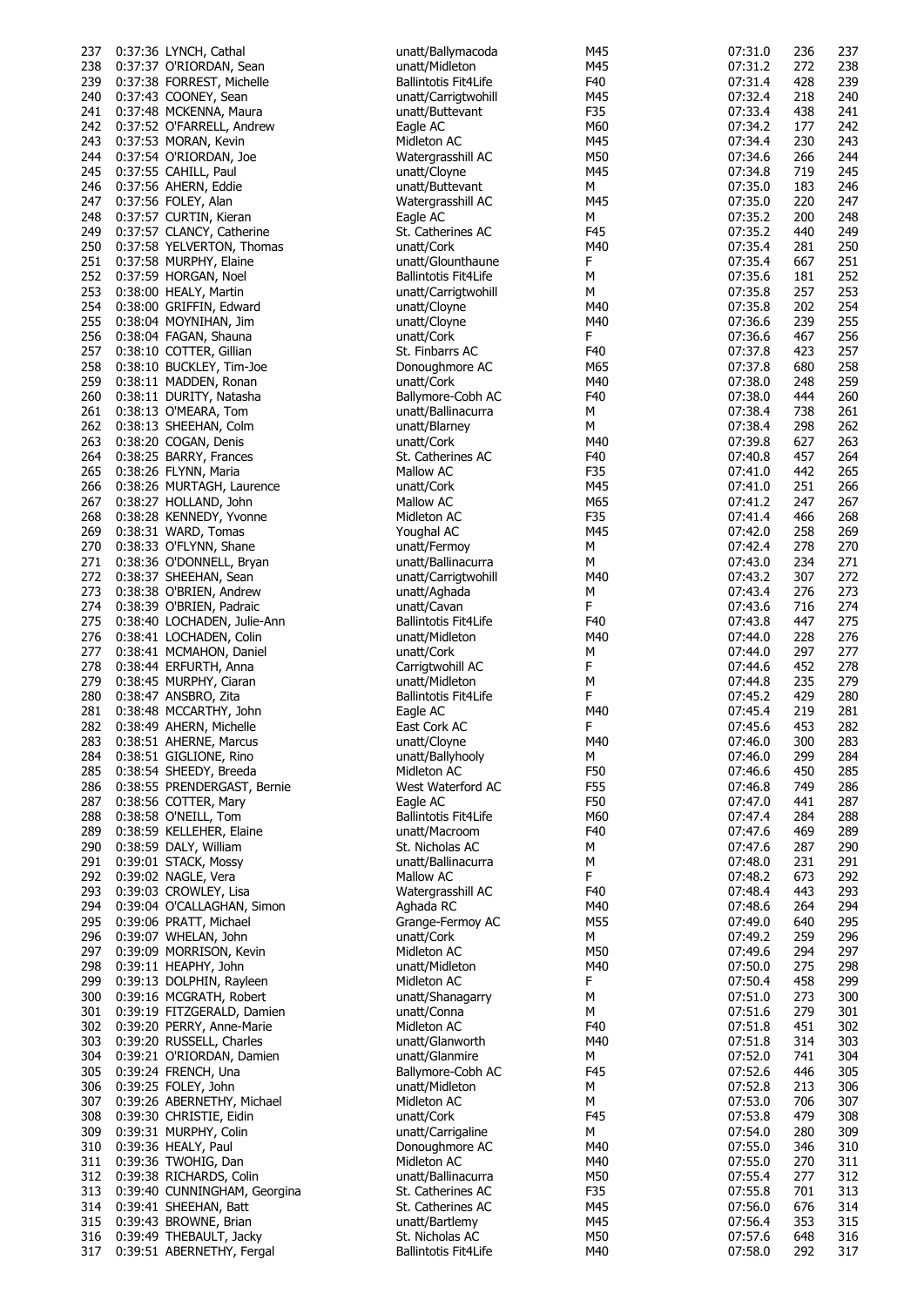| 318        | 0:39:55 KELLEHER, Kerry        | Aghada RC                   | F          | 07:58.8 | 736 | 318        |
|------------|--------------------------------|-----------------------------|------------|---------|-----|------------|
| 319        | 0:39:57 DRISLANE, John         | St. Nicholas AC             | м          | 07:59.2 | 229 | 319        |
| 320        | 0:39:58 O'CONNELL, Donie       | Midleton AC                 | M65        | 07:59.4 | 303 | 320        |
| 321        | 0:39:59 CROWLEY, Avril         | unatt/Cloyne                | F40        | 07:59.6 | 449 | 321        |
| 322        | 0:40:00 MEADE, Malcolm         | Ballymore-Cobh AC           | M40        | 07:59.8 | 282 | 322        |
| 323        | 0:40:02 MULHOLLAND, Niamh      | unatt/Watergrasshill        | F          | 08:00.2 | 477 | 323        |
| 324        | 0:40:04 WHELAN, Damien         | Ballymore-Cobh AC           | M40        | 08:00.6 | 368 | 324        |
| 325        | 0:40:05 MORLEY, Gar            | unatt/Midleton              | M          | 08:00.8 | 723 | 325        |
| 326        | 0:40:11 QUIGLEY, John          | Eagle AC                    | M60        | 08:02.0 | 263 | 326        |
| 327        |                                | <b>Ballintotis Fit4Life</b> | M45        | 08:02.6 | 296 | 327        |
|            | 0:40:14 LEAHY, Sean            |                             |            |         |     |            |
| 328        | 0:40:18 CRONIN, Jackie         | St. Catherines AC           | F          | 08:03.4 | 448 | 328        |
| 329        | 0:40:22 RYALL, Noel            | unatt/Midleton              | M50        | 08:04.2 | 283 | 329        |
| <b>330</b> | 0:40:25 O'LEARY, John          | <b>Leevale AC</b>           | M75        | 08:04.8 | 302 | <b>330</b> |
| 331        | 0:40:28 WALSHE, John           | East Cork AC                | M60        | 08:05.4 | 288 | 331        |
| 332        | 0:40:29 CRONIN, Mossy          | Watergrasshill AC           | M50        | 08:05.6 | 705 | 332        |
| 333        | 0:40:29 MCGRATH, Felicity      | unatt/Cloyne                | F40        | 08:05.6 | 481 | 333        |
| 334        | 0:40:32 COTT, Michelle         | <b>Ballintotis Fit4Life</b> | F35        | 08:06.2 | 476 | 334        |
| 335        | 0:40:33 MURPHY, Oliver         | Grange-Fermoy AC            | M40        | 08:06.4 | 637 | 335        |
| 336        | 0:40:36 MAGUIRE, Ronan         | unatt/Ballycotton           | М          | 08:07.0 | 304 | 336        |
| 337        | 0:40:38 HEGARTY, Margaret      | unatt/Ballinacurra          | F40        | 08:07.4 | 464 | 337        |
| 338        | 0:40:39 RING, Maurice          | unatt/Midleton              | М          | 08:07.6 | 630 | 338        |
|            |                                |                             | F40        |         | 669 |            |
| 339        | 0:40:39 FITZGERALD, Sinead     | Aghada RC                   |            | 08:07.6 |     | 339        |
| 340        | 0:40:42 TOBIN, Seamus          | unatt/Knockanore            | М          | 08:08.2 | 747 | 340        |
| 341        | 0:40:46 DESMOND, Ciaran        | <b>Leevale AC</b>           | <b>M50</b> | 08:09.0 | 726 | 341        |
| 342        | 0:40:47 SISK, Bernard          | unatt/Cork                  | M65        | 08:09.2 | 698 | 342        |
| 343        | 0:40:48 SARDA, Maria           | unatt/Aghada                | F          | 08:09.4 | 471 | 343        |
| 344        | 0:40:49 MCCARTHY, Barry        | unatt/Lisgoold              | М          | 08:09.6 | 317 | 344        |
| 345        | 0:40:54 CONNOLLY, Michael      | unatt/Glanmire              | M60        | 08:10.6 | 325 | 345        |
| 346        | 0:40:55 DALY, Sinead           | Ballymore-Cobh AC           | F40        | 08:10.8 | 702 | 346        |
| 347        | 0:40:57 COUGHLAN, Mags         | unatt/Shanagarry            | F40        | 08:11.2 | 470 | 347        |
| 348        | 0:41:00 O'REGAN, Dave          | St. Finbarrs AC             | M45        | 08:11.8 | 261 | 348        |
| 349        | 0:41:02 TWOHIG, Margaret       | Midleton AC                 | F45        | 08:12.2 | 631 | 349        |
| 350        | 0:41:03 FLANAGAN, Ger          | Youghal AC                  | M50        | 08:12.4 | 688 | 350        |
|            |                                |                             |            |         |     |            |
| 351        | 0:41:05 FITZGERALD, Dermot     | unatt/Blarney               | М          | 08:12.8 | 308 | 351        |
| 352        | 0:41:08 COTTER, Patrick        | unatt/Carrigtwohill         | М          | 08:13.4 | 289 | 352        |
| 353        | 0:41:10 MORLEY, Alan           | Midleton AC                 | M40        | 08:13.8 | 356 | 353        |
| 354        | 0:41:13 SMIDDY, David          | unatt/Dungourney            | М          | 08:14.4 | 318 | 354        |
| 355        | 0:41:16 O'CONNOR, Rory         | Aghada RC                   | M45        | 08:15.0 | 313 | 355        |
| 356        | 0:41:18 MORRISON, Patrick      | St. Nicholas AC             | M45        | 08:15.4 | 329 | 356        |
| 357        | 0:41:19 O'REGAN, Celia         | Youghal AC                  | F50        | 08:15.6 | 485 | 357        |
| 358        | 0:41:22 SPILLANE, James        | unatt/Coachford             | М          | 08:16.2 | 315 | 358        |
| 359        | 0:41:23 CONSTANT, Kerry        | unatt/Cork                  | M60        | 08:16.4 | 335 | 359        |
| 360        | 0:41:24 CREEDON, Svetlana      | Midleton AC                 | F          | 08:16.6 | 473 | 360        |
| 361        | 0:41:26 BARRY, David           | <b>Ballintotis Fit4Life</b> | М          | 08:17.0 | 295 | 361        |
| 362        | 0:41:27 DAVIS, Kevin           | Midleton AC                 | M55        | 08:17.2 | 344 | 362        |
|            | 0:41:29 WALSH, Gary            |                             |            |         |     |            |
| 363        |                                | unatt/Aghada                | M40        | 08:17.6 | 316 | 363        |
|            | 364 0:41:30 HEALY, Brian       | unatt/Ballycotton           | M45        | 08:17.8 | 340 | 364        |
| 365        | 0:41:35 TWOMEY, Bernie         | Midleton AC                 | F40        | 08:18.8 | 636 | 365        |
| 366        | 0:41:36 KAVANAGH, John         | Carrigtwohill AC            | М          | 08:19.0 | 332 | 366        |
| 367        | 0:41:38 MCMURTRY, James        | unatt/Ballyandreen          | M45        | 08:19.4 | 265 | 367        |
| 368        | 0:41:41 MULCAHY, Mary          | St. Finbarrs AC             | F50        | 08:20.0 | 489 | 368        |
| 369        | 0:41:42 MCGLENNON, Christopher | unatt/Ballincollig          | M40        | 08:20.2 | 311 | 369        |
| 370        | 0:41:47 GARDE, Colin           | unatt/Shanagarry            | М          | 08:21.2 | 338 | 370        |
| 371        | 0:41:50 JOHNSTON, Tony         | unatt/Glanmire              | М          | 08:21.8 | 670 | 371        |
| 372        | 0:41:51 TOBIN, Brendan         | unatt/Glanmire              | M45        | 08:22.0 | 649 | 372        |
| 373        | 0:41:51 MURRAY, Jimmy          | Rising Sun AC               | M65        | 08:22.0 | 285 | 373        |
| 374        | 0:41:53 COTTER, John           | unatt/Cobh                  | M70        | 08:22.4 | 339 | 374        |
| 375        | 0:41:59 SPINK, Troy            | unatt/Castlelyons           | М          | 08:23.6 | 639 | 375        |
| 376        | 0:41:59 QUINN, Damien          | unatt/Carrigaline           | М          | 08:23.6 | 306 | 376        |
| 377        | 0:42:00 FENNELL, John          | West Waterford AC           | M40        | 08:23.8 | 334 | 377        |
|            |                                |                             |            |         |     |            |
| 378        | 0:42:04 O'CONNOR, Katherine    | Mallow AC                   | F          | 08:24.6 | 493 | 378        |
| 379        | 0:42:05 DONOVAN, Conn          | Eagle AC                    | М          | 08:24.8 | 400 | 379        |
| 380        | 0:42:08 CROTTY, Keva           | Midleton AC                 | F          | 08:25.4 | 745 | 380        |
| 381        | 0:42:09 POWER, Onra            | West Waterford AC           | F50        | 08:25.6 | 748 | 381        |
| 382        | 0:42:10 MURPHY, Siobhan        | Midleton AC                 | F40        | 08:25.8 | 472 | 382        |
| 383        | 0:42:11 LEETCH, Jenna          | St. Nicholas AC             | F35        | 08:26.0 | 480 | 383        |
| 384        | 0:42:11 STEPHENS, Jennie       | unatt/Aghada                | F40        | 08:26.0 | 491 | 384        |
| 385        | 0:42:13 CAHILL, Ciaran         | unatt/Blarney               | M50        | 08:26.4 | 330 | 385        |
| 386        | 0:42:16 MURPHY, Michael        | unatt/Carrigtwohill         | M40        | 08:27.0 | 333 | 386        |
| 387        | 0:42:16 O'BRIEN, Denise        | St. Nicholas AC             | F40        | 08:27.0 | 652 | 387        |
| 388        | 0:42:19 BRODERICK, Diane       | <b>Ballintotis Fit4Life</b> | F40        | 08:27.6 | 499 | 388        |
| 389        | 0:42:20 MCCARTHY, Joanne       | unatt/Cork                  | F40        | 08:27.8 | 505 | 389        |
| 390        |                                | <b>Ballintotis Fit4Life</b> | F45        | 08:29.2 | 475 | 390        |
|            | 0:42:27 RYAN, Bridget          |                             |            |         |     |            |
| 391        | 0:42:29 O'DRISCOLL, Kevin      | Eagle AC                    | M60        | 08:29.6 | 347 | 391        |
| 392        | 0:42:31 PARKER, Claire         | Midleton AC                 | F35        | 08:30.0 | 486 | 392        |
| 393        | 0:42:34 KAVANAGH, Aoife        | Aghada RC                   | F40        | 08:30.6 | 484 | 393        |
| 394        | 0:42:34 KENNEDY, Michael       | Midleton AC                 | M40        | 08:30.6 | 312 | 394        |
| 395        | 0:42:35 MURPHY, James          | unatt/Ladysbridge           | М          | 08:30.8 | 739 | 395        |
| 396        | 0:42:36 LENANE, Gail           | unatt/Blarney               | F40        | 08:31.0 | 495 | 396        |
| 397        | 0:42:45 O'NEILL, Anne-Marie    | unatt/Blarney               | F          | 08:32.8 | 487 | 397        |
| 398        | 0:42:51 MAHER, James           | unatt/Carrigtwohill         | м          | 08:34.0 | 309 | 398        |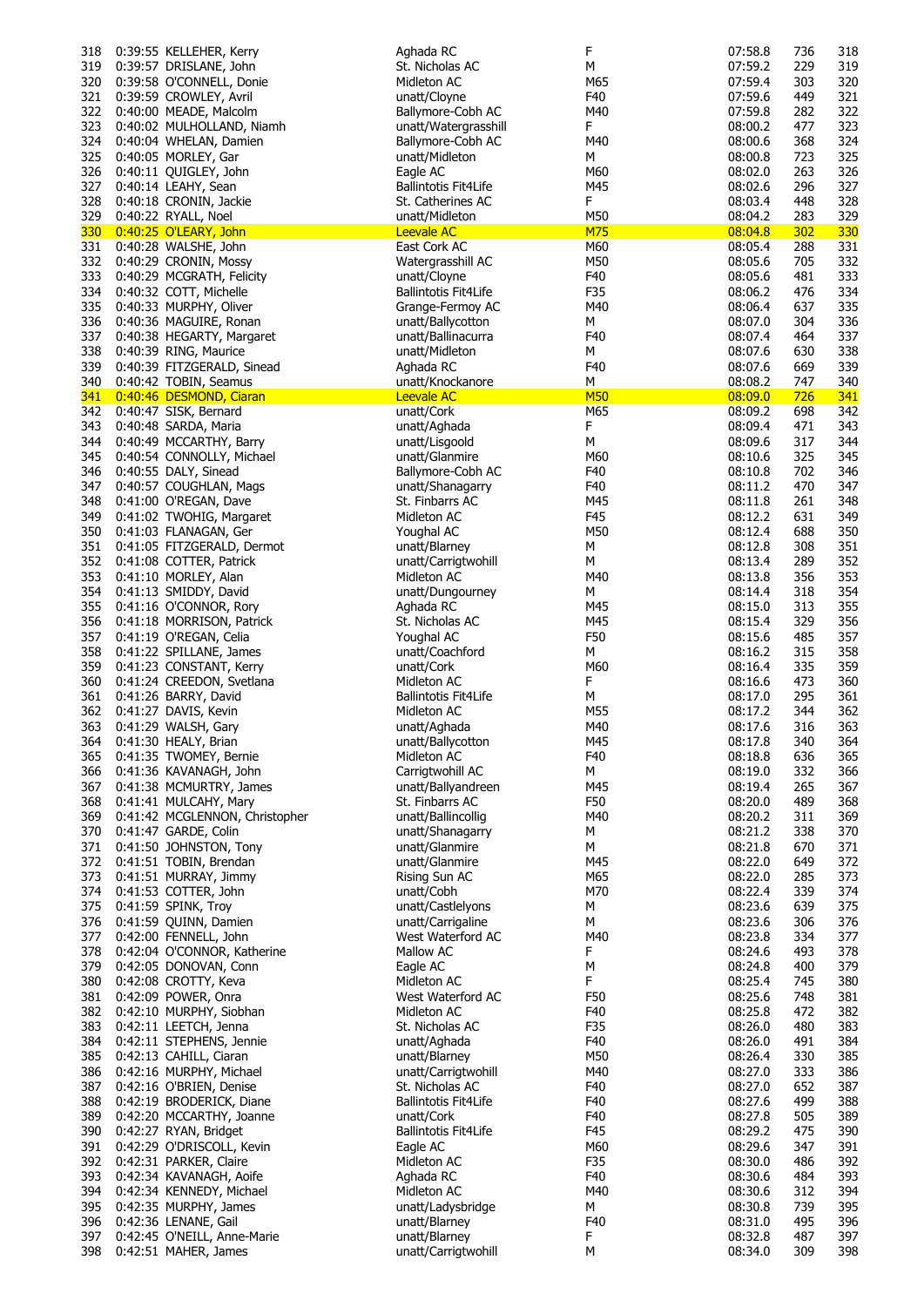| 399              | 0:42:52 CULLINANE, James                        | <b>Ballintotis Fit4Life</b>           | М          | 08:34.2            | 342        | 399        |
|------------------|-------------------------------------------------|---------------------------------------|------------|--------------------|------------|------------|
| 400              | 0:42:53 ENRIGHT, Ciara                          | unatt/Midleton                        | F35        | 08:34.4            | 729        | 400        |
| 401              | 0:42:53 BUCKLEY, Robert                         | unatt/Cork                            | М          | 08:34.4            | 712        | 401        |
| 402              | 0:42:54 HANAFIN, Pauline                        | Ballymore-Cobh AC                     | F40        | 08:34.6            | 721        | 402        |
| 403              | 0:42:55 BUCKLEY, John                           | unatt/Ballinacurra                    | М          | 08:34.8            | 348        | 403        |
| 404              | 0:42:55 MCGEE-LEGUILLOUX, Alice                 | Carrigtwohill AC                      | F45        | 08:34.8            | 682        | 404        |
| 405              | 0:43:01 GODFREY, Donal                          | Aghada RC                             | M45        | 08:36.0            | 361        | 405        |
| 406              | 0:43:02 PENDER, Leilia                          | Ballymore-Cobh AC                     | F35        | 08:36.2            | 500        | 406        |
| 407              | 0:43:05 MCGREGOR, Catriona                      | unatt/Cloyne                          | F55        | 08:36.8            | 516        | 407        |
|                  |                                                 |                                       | F35        | 08:37.2            | 494        | 408        |
| 408              | 0:43:07 BALDWIN, Ciara                          | Midleton AC                           |            |                    |            |            |
| 409              | 0:43:10 O'BRIEN, Kathleen                       | St. Catherines AC                     | F70        | 08:37.8            | 498        | 409        |
| 410              | 0:43:12 O'NEILL, Janet                          | unatt/Buttevant                       | F          | 08:38.2            | 529        | 410        |
| 411              | 0:43:14 O'SHEA, Thomas                          | Liscarroll AC                         | М          | 08:38.6            | 169        | 411        |
| 412              | 0:43:16 MURPHY, Diane                           | Carrigtwohill AC                      | F          | 08:39.0            | 490        | 412        |
| 413              | 0:43:24 O'CONNOR, Lisa                          | Carrigtwohill AC                      | F          | 08:40.6            | 515        | 413        |
| 414              | 0:43:24 CUSSEN, Eimear                          | Carrigtwohill AC                      | F35        | 08:40.6            | 502        | 414        |
| 415              | 0:43:25 GRIFFIN, Maeve                          | Ballymore-Cobh AC                     | F35        | 08:40.8            | 521        | 415        |
| 416              | 0:43:28 O'LEARY, Liam                           | unatt/Cork                            | M65        | 08:41.4            | 713        | 416        |
| 417              | 0:43:31 COTTER, Allen                           | St. Nicholas AC                       | М          | 08:42.0            | 319        | 417        |
| 418              | 0:43:31 JOHNSTON, Aine                          | unatt/Glanmire                        | F          | 08:42.0            | 671        | 418        |
| 419              | 0:43:33 DUNNE, Melisa                           | unatt/Ballinacurra                    | F35        | 08:42.4            | 497        | 419        |
| 420              |                                                 | Mallow AC                             | F35        | 08:43.4            | 510        | 420        |
|                  | 0:43:38 DEMPSEY, Jackie                         |                                       |            |                    |            |            |
| 421              | 0:43:57 O'NEILL, Gordon                         | unatt/Aghada                          | M40        | 08:47.2            | 352        | 421        |
| 422              | 0:43:58 DAY, Conor                              | unatt/Whitegate                       | М          | 08:47.4            | 731        | 422        |
| 423              | 0:43:58 MCDONALD, Barry                         | unatt/Ballycotton                     | M40        | 08:47.4            | 349        | 423        |
| 424              | 0:43:59 MURPHY, Trevor                          | Aghada RC                             | M45        | 08:47.6            | 735        | 424        |
| 425              | 0:44:00 NOONAN, Barry                           | unatt/Cork                            | M45        | 08:47.8            | 337        | 425        |
| 426              | 0:44:01 SIGERSON, Joyce                         | unatt/Ballinacurra                    | F35        | 08:48.0            | 504        | 426        |
| 427              | 0:44:02 HENNESSY, Ruth                          | unatt/Waterford                       | F35        | 08:48.2            | 691        | 427        |
| 428              | 0:44:03 HOLLAND, Claire                         | Ballymore-Cobh AC                     | F.         | 08:48.4            | 650        | 428        |
| 429              | 0:44:05 COLLINS, Anne                           | Carrigtwohill AC                      | F40        | 08:48.8            | 683        | 429        |
| 430              | 0:44:06 SULLIVAN, Emer                          | Carrigtwohill AC                      | F35        | 08:49.0            | 517        | 430        |
| 431              | 0:44:07 DE COURCEY, Bernadette                  | Carrigaline RR AC                     | F35        | 08:49.2            | 658        | 431        |
| 432              | 0:44:08 FITZGERALD, John                        | <b>Ballintotis Fit4Life</b>           | M45        | 08:49.4            | 323        | 432        |
|                  |                                                 |                                       |            |                    |            |            |
| 433              | 0:44:09 SHEEHAN, Marie                          | unatt/Lisgoold                        | F40        | 08:49.6            | 508        | 433        |
| 434              | 0:44:20 CODY, Antoinette                        | Ballintotis Fit4Life                  | F35        | 08:51.8            | 509        | 434        |
| 435              | 0:44:22 MCSWEENEY, Gerard                       | St. Nicholas AC                       | M50        | 08:52.2            | 341        | 435        |
| 436              | 0:44:27 DAVIS, Karen                            | Midleton AC                           | F35        | 08:53.2            | 519        | 436        |
| 437              | 0:44:28 FITZGERALD, Pat                         | unatt/Ballinacurra                    | M45        | 08:53.4            | 358        | 437        |
| 438              | 0:44:29 DOWNEY, Emer                            | unatt/Cork                            | F.         | 08:53.6            | 526        | 438        |
|                  |                                                 |                                       |            |                    |            |            |
| 439              |                                                 | Watergrasshill AC                     | M40        | 08:54.0            | 364        | 439        |
|                  | 0:44:31 MCDONNELL, George                       |                                       |            |                    |            |            |
| 440              | 0:44:46 HUTCHINSON, Emma                        | unatt/Castlemartyr                    | F          | 08:57.0            | 522        | 440        |
| 441              | 0:44:50 O'LEARY, Peter                          | unatt/Cork                            | М          | 08:57.8            | 392        | 441        |
| 442              | 0:44:52 STACK, Maggie                           | Watergrasshill AC                     | F40        | 08:58.2            | 507        | 442        |
| 443              | 0:44:53 KELLY, Nicholas                         | unatt/Ballinacurra                    | M40        | 08:58.4            | 324        | 443        |
| <mark>444</mark> | 0:44:54 KEARNEY, Bartholomew                    | <b>Leevale AC</b>                     | <b>M55</b> | 08:58.6            | 360        | 444        |
|                  | 445 0:44:55 O'BRIEN, Eoin                       | unatt/Cloyne                          | M40        | 08:58.8            | 363        | 445        |
| 446              | 0:44:56 NUSSBAUMER, Sarah                       | unatt/Midleton                        | F          | 08:59.0            | 530        | 446        |
| 447              | 0:44:57 WALLY, Jane                             | Ballymore-Cobh AC                     | F35        | 08:59.2            | 661        | 447        |
| 448              | 0:44:59 O'CALLAGHAN, Jim                        | unatt/Ballincollig                    | M60        | 08:59.6            | 366        | 448        |
| 449              | 0:45:04 MILLERICK, Bridie                       | <b>Ballintotis Fit4Life</b>           | F45        | 09:00.6            | 524        | 449        |
| 450              | 0:45:05 O'DONOVAN, Christine                    | Mallow AC                             | F.         | 09:00.8            | 503        | 450        |
| 451              | 0:45:06 ALLMAN, Brian                           | <b>Ballintotis Fit4Life</b>           | M45        | 09:01.0            | 695        | 451        |
| 452              | 0:45:07 MOLONEY, Ann                            | Youghal AC                            | F45        | 09:01.2            | 565        | 452        |
| 453              | 0:45:12 DALY, Mervyn                            | unatt/Shanagarry                      | M40        | 09:02.2            | 357        | 453        |
| 454              | 0:45:13 COLLINS, Keith                          | North Cork AC                         | М          | 09:02.4            | 359        | 454        |
| 455              | 0:45:14 BYRNE, Damian                           | unatt/Conna                           | М          | 09:02.6            | 371        | 455        |
| 456              | 0:45:17 WILSON, Dean                            | unatt/Aghada                          | M40        | 09:03.2            | 679        | 456        |
|                  |                                                 |                                       |            |                    |            |            |
| 457              | 0:45:20 CREAN, Joanne                           | Mallow AC                             | F35        | 09:03.8            | 544        | 457        |
| 458              | 0:45:30 GOULD, Sean                             | unatt/Cork                            | M55        | 09:05.8            | 362        | 458        |
| 459              | 0:45:33 O'MAHONY, Sylvie                        | Youghal AC                            | M60        | 09:06.4            | 190        | 459        |
| 460              | 0:45:35 PHELAN, Ruth                            | Ballymore-Cobh AC                     | F50        | 09:06.8            | 532        | 460        |
| 461              | 0:45:40 BAILY, Colette                          | unatt/Ballinacurra                    | F50        | 09:07.8            | 551        | 461        |
| 462              | 0:45:47 HURLEY, Maeve                           | <b>Ballintotis Fit4Life</b>           | F45        | 09:09.2            | 538        | 462        |
| 463              | 0:45:47 TARRANT, Gemma                          | unatt/Cobh                            | F35        | 09:09.2            | 733        | 463        |
| 464              | 0:45:48 ROCHE, Damien                           | St. Nicholas AC                       | М          | 09:09.4            | 382        | 464        |
| 465              | 0:45:52 FOX, Mary                               | unatt/Midleton                        | F35        | 09:10.2            | 570        | 465        |
| 466              | 0:45:53 BARRETT, Fiona                          | unatt/Cahir                           | F.         | 09:10.4            | 553        | 466        |
| 467              | 0:45:53 KENNEDY, Mary                           | <b>Ballintotis Fit4Life</b>           | F40        | 09:10.4            | 672        | 467        |
| 468              | 0:45:54 STAPLETON, Rosemary                     | unatt/Waterford                       | F35        | 09:10.6            | 692        | 468        |
| 469              | 0:45:55 O'DAY, Shulsgh                          | <b>Ballintotis Fit4Life</b>           | F45        | 09:10.8            | 633        | 469        |
| 470              | 0:46:00 CRONIN, Jillian                         | Ballymore-Cobh AC                     | М          | 09:11.8            | 724        | 470        |
| 471              |                                                 | Watergrasshill AC                     | F.         | 09:12.0            | 545        | 471        |
|                  | 0:46:01 COLLINS, Mary                           | unatt/Midleton                        |            |                    |            |            |
| 472              | 0:46:05 DALY, Susan                             |                                       | F35        | 09:12.8            | 537        | 472        |
| 473              | 0:46:05 DEVLIN, Darragh                         | unatt/Ballinacurra                    | М          | 09:12.8            | 377        | 473        |
| 474              | 0:46:05 DELANEY, Mary                           | unatt/Glanmire                        | F45        | 09:12.8            | 572        | 474        |
| 475              | 0:46:06 DALY, Paddy                             | unatt/Cork                            | M70        | 09:13.0            | 384        | 475        |
| 476              | 0:46:07 CODY, Ashling                           | <b>Ballintotis Fit4Life</b>           | F35        | 09:13.2            | 579        | 476        |
| 477              | 0:46:07 RYAN, Teresa                            | Aghada RC                             | F40        | 09:13.2            | 548        | 477        |
| 478<br>479       | 0:46:08 LYNCH, Sinead<br>0:46:15 LINEHAN, Linda | Carrigtwohill AC<br>unatt/Ladysbridge | F<br>F     | 09:13.4<br>09:14.8 | 694<br>560 | 478<br>479 |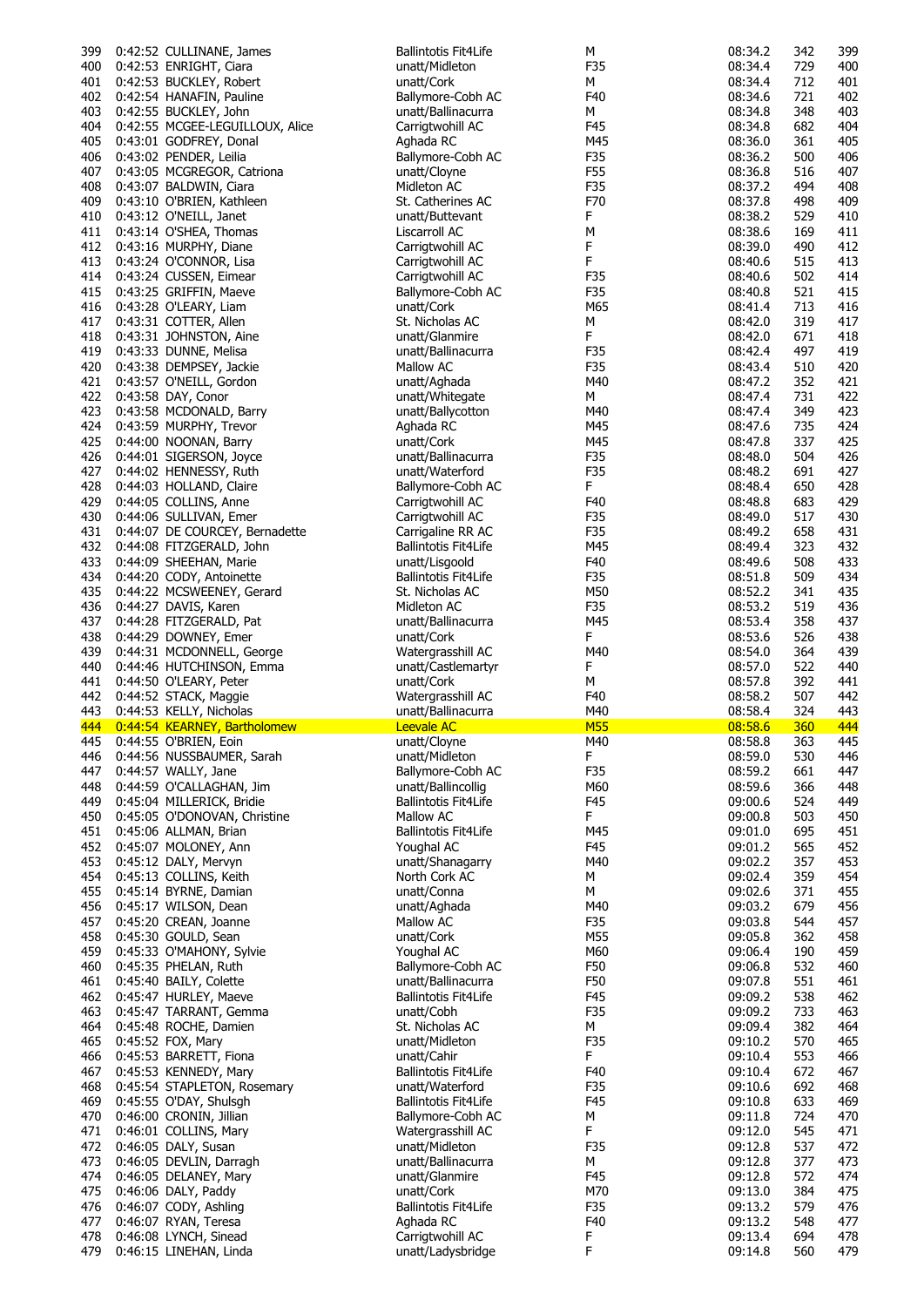| 480        | 0:46:19 KELLEHER, Linda                        | Ballintotis Fit4Life                  | F          | 09:15.6            | 546        | 480        |
|------------|------------------------------------------------|---------------------------------------|------------|--------------------|------------|------------|
| 481        | 0:46:21 WOLFE, Cliona                          | Mallow AC                             | F          | 09:16.0            | 568        | 481        |
| 482        | 0:46:22 KOHLER, Ian                            | Midleton AC                           | M70        | 09:16.2            | 375        | 482        |
| 483        | 0:46:23 TWOMEY, Valerie                        | Ballintotis Fit4Life                  | F.         | 09:16.4            | 558        | 483        |
| 484        | 0:46:23 BURKE, Anne                            | Ballymore-Cobh AC                     | F50        | 09:16.4            | 562        | 484        |
| 485        | 0:46:24 FARRELL, Katherine                     | Ballymore-Cobh AC                     | F35        | 09:16.6            | 554        | 485        |
| 486        | 0:46:25 GARCIA, Penelope                       | Midleton AC                           | F40        | 09:16.8            | 556        | 486        |
| 487        | 0:46:32 MULLANE, Philip                        | <b>Ballintotis Fit4Life</b>           | M40        | 09:18.2            | 370        | 487<br>488 |
| 488<br>489 | 0:46:34 JORDAN, Colm<br>0:46:50 KENNEDY, Marie | Carrigtwohill AC<br>Watergrasshill AC | M40<br>F40 | 09:18.6<br>09:21.8 | 628<br>704 | 489        |
| 490        | 0:46:53 TWOMEY, Paul                           | unatt/Glanmire                        | М          | 09:22.4            | 381        | 490        |
| 491        | 0:47:00 SHEEHAN, Yvonne                        | unatt/Glanmire                        | F          | 09:23.8            | 666        | 491        |
| 492        | 0:47:01 O'CONNOR, Katherine                    | unatt/Midleton                        | F.         | 09:24.0            | 668        | 492        |
| 493        | 0:47:02 O'SULLIVAN, Graham                     | Ballintotis Fit4Life                  | M40        | 09:24.2            | 374        | 493        |
| 494        | 0:47:05 GEASLEY, Karen                         | Ballymore-Cobh AC                     | F35        | 09:24.8            | 541        | 494        |
| 495        | 0:47:07 SHEEHAN, Ger                           | St. Catherines AC                     | F45        | 09:25.2            | 533        | 495        |
| 496        | 0:47:09 STACK, Grainne                         | unatt/Midleton                        | F40        | 09:25.6            | 523        | 496        |
| 497        | 0:47:10 STACK, Austin                          | unatt/Midleton                        | M45        | 09:25.8            | 327        | 497        |
| 498        | 0:47:11 FLYNN, John                            | <b>Ballintotis Fit4Life</b>           | М          | 09:26.0            | 380        | 498        |
| 499        | 0:47:12 KIELY, Finbarr                         | unatt/Cork                            | M55        | 09:26.2            | 274        | 499        |
| 500        | 0:47:14 SHERIDAN, Catherine                    | unatt/Midleton                        | F35        | 09:26.6            | 678        | 500        |
| 501        | 0:47:20 MCEVOY, Jim                            | unatt/Blarney                         | M40        | 09:27.8            | 383        | 501        |
| 502        | 0:47:24 HEVIA, Reyes                           | unatt/Midleton                        | F40        | 09:28.6            | 550        | 502        |
| 503        | 0:47:27 SHERIDEN, Anne Marie                   | Aghada RC                             | F45        | 09:29.2            | 720        | 503        |
| 504        | 0:47:28 KIRBY, Anna-Marie                      | <b>Ballintotis Fit4Life</b>           | F35        | 09:29.4            | 566        | 504        |
| 505        | 0:47:33 NAGLE, Michelle                        | unatt/Cork                            | F.         | 09:30.4            | 531        | 505        |
| 506        | 0:47:34 COONEY, Amanda                         | Midleton AC                           | F55        | 09:30.6            | 597        | 506        |
| 507        | 0:47:49 WALSH, Lucy                            | unatt/Shanagarry                      | F45        | 09:33.6            | 557        | 507        |
| 508        | 0:47:53 FORDE, Clare                           | Fota RC                               | F          | 09:34.4            | 657        | 508        |
| 509        | 0:47:57 LINEHAN, Liz                           | unatt/Cork                            | F          | 09:35.2            | 582        | 509        |
| 510        | 0:47:57 MULLANE, Catriona                      | <b>Ballintotis Fit4Life</b>           | F40        | 09:35.2            | 563        | 510        |
| 511        | 0:48:00 GOUGH, Yvonne                          | unatt/Cork                            | F45        | 09:35.8            | 543        | 511        |
| 512        | 0:48:04 FITZGERALD, Annette                    | Midleton AC                           | F45        | 09:36.6            | 528        | 512        |
| 513        | 0:48:05 CASHMAN, Noreen                        | <b>Ballintotis Fit4Life</b>           | F40        | 09:36.8            | 525        | 513        |
| 514        | 0:48:15 KEANE, Mary                            | unatt/Cloyne                          | F45        | 09:38.8            | 561        | 514        |
| 515        | 0:48:16 HAYES, Emer                            | Midleton AC                           | F.         | 09:39.0            | 700        | 515        |
| 516        | 0:48:17 NOLAN, Tanya                           | Aghada RC                             | F35        | 09:39.2            | 573        | 516        |
| 517        | 0:48:20 COONEY, Siobhan                        | Youghal AC                            | F50        | 09:39.8            | 577        | 517        |
| 518        | 0:48:24 O'BRIEN, Sarah                         | Midleton AC                           | F45        | 09:40.6            | 743        | 518        |
| 519        | 0:48:25 MCGRATH, Katie                         | unatt/Shanagarry                      | FJ.        | 09:40.8            | 527        | 519        |
| 520        | 0:48:26 SHERIDAN, Tony                         | unatt/Ballinacurra                    | М          | 09:41.0            | 372        | 520        |
| 521        | 0:48:28 MCCARTHY, Joan                         | Midleton AC                           | F55        | 09:41.4            | 589        | 521        |
| 522        | 0:48:39 HASTINGS, Avril                        | Ballymore-Cobh AC                     | F          | 09:43.6            | 578        | 522        |
| 523        | 0:48:40 MORLEY, Celine                         | unatt/Ballinacurra                    | F40        | 09:43.8            | 540        | 523        |
| 524        | 0:48:40 CORKERY, Sean                          | unatt/Cork                            | М          | 09:43.8            | 387        | 524        |
| 525        | 0:48:42 MCKEOWN, Anne                          | Ballymore-Cobh AC                     | F35        | 09:44.2            | 607        | 525        |
|            | 526 0:48:46 WALL, Sinead                       | Aghada RC                             | F40        | 09:45.0            | 536        | 526        |
| 527        | 0:49:00 BEAUSANG, Mairead                      | <b>Ballintotis Fit4Life</b>           | F45        | 09:47.8            | 742        | 527        |
| 528        | 0:49:01 KELLY, Brendan                         | unatt/Midleton                        | М          | 09:48.0            | 390        | 528        |
| 529        | 0:49:02 MALONE, Paula                          | Aghada RC                             | F          | 09:48.2            | 599        | 529        |
| 530        | 0:49:04 MAMMERI, Betty                         | Ballintotis Fit4Life                  | F          | 09:48.6            | 585        | 530        |
| 531        | 0:49:10 MAMMERI, Sarah                         | Ballintotis Fit4Life                  | F          | 09:49.8            | 389        | 531        |
| 532        | 0:49:15 CAHILL, Kereena                        | Ballymore-Cobh AC                     | F          | 09:50.8            | 725        | 532        |
| 533        | 0:49:16 SCANNELL, Catherine                    | <b>Ballintotis Fit4Life</b>           | F          | 09:51.0            | 567        | 533        |
| 534        | 0:49:17 MCCARTHY, Shelia                       | Aghada RC                             | F          | 09:51.2            | 583        | 534        |
| 535        | 0:49:20 PEARSON, Sylvia                        | Ballintotis Fit4Life                  | F50        | 09:51.8            | 399        | 535        |
| 536        | 0:49:22 NAVIN, Bernadette                      | Ballymore-Cobh AC                     | F40        | 09:52.2            | 586        | 536        |
| 537        | 0:49:23 FOLEY, Rose                            | unatt/Cork                            | F60        | 09:52.4            | 603        | 537        |
| 538        | 0:49:26 GREEN, Sharon                          | unatt/Cork                            | F          | 09:53.0            | 600        | 538        |
| 539        | 0:49:29 BUCKLEY, Marian                        | Carrigtwohill AC                      | F          | 09:53.6            | 616        | 539        |
| 540        | 0:49:50 HEGARTY, Olivia                        | St. Nicholas AC                       | F35        | 09:57.8            | 734        | 540        |
| 541        | 0:49:51 MULLANE, Lisa                          | Ballymore-Cobh AC                     | F35        | 09:58.0            | 612        | 541        |
| 542        | 0:49:52 HENNESSY, Colin                        | unatt/Garryvoe                        | м          | 09:58.2            | 379        | 542        |
| 543        | 0:50:09 BULMAN, Sheila                         | Midleton AC                           | F45        | 10:01.6            | 584        | 543        |
| 544        | 0:50:36 FOLEY, Sarah                           | unatt/Midleton                        | F35        | 10:07.0            | 602        | 544        |
| 545        | 0:50:38 THOMPSON, Yvonne                       | unatt/Castlemartyr                    | F35        | 10:07.4            | 575        | 545        |
| 546        | 0:50:47 NOLAN, Anne-Marie                      | unatt/Cork                            | F45        | 10:09.2            | 696        | 546        |
| 547        | 0:50:55 ALLEN, Cathriona                       | unatt/Cork                            | F35        | 10:10.8            | 587        | 547        |
| 548        | 0:50:59 RYAN, Liam                             | unatt/Cork                            | М          | 10:11.6            | 709        | 548        |
| 549        | 0:51:00 SHEEHY, Rebecca                        | unatt/Cobh                            | F          | 10:11.8            | 710        | 549        |
| 550        | 0:51:00 WINGER, Alison                         | Aghada RC                             | F          | 10:11.8            | 711        | 550        |
| 551        | 0:51:09 O'HERLIHY, Aisling                     | unatt/Cork                            | F40        | 10:13.6            | 697        | 551        |
| 552        | 0:51:20 TWOMEY, Frances                        | <b>Ballintotis Fit4Life</b>           | F          | 10:15.8            | 605        | 552        |
| 553        | 0:51:29 POWER, Tony                            | unatt/Ballinacurra                    | M45        | 10:17.6            | 129        | 553        |
| 554        | 0:51:29 STACK, Laura                           | unatt/Ballinacurra                    | F          | 10:17.6            | 608        | 554        |
| 555        | 0:51:37 HUGHES, Siobhan                        | Aghada RC                             | F          | 10:19.2            | 606        | 555        |
| 556        | 0:52:58 LEAHY, Carol                           | Ballymore-Cobh AC                     | F45        | 10:35.4            | 622        | 556        |
| 557        | 0:52:59 HEGARTY, Rachel                        | Ballymore-Cobh AC                     | F50        | 10:35.6            | 613        | 557        |
| 558        | 0:53:02 HOLTON, Laura                          | Ballymore-Cobh AC                     | М          | 10:36.2            | 610        | 558        |
| 559        | 0:53:37 O'LEARY, Clare                         | unatt/Cloyne                          | F35        | 10:43.2            | 614        | 559        |
| 560        | 0:54:03 KELLY, Alicia                          | unatt/Ballinacurra                    | F40        | 10:48.4            | 609        | 560        |